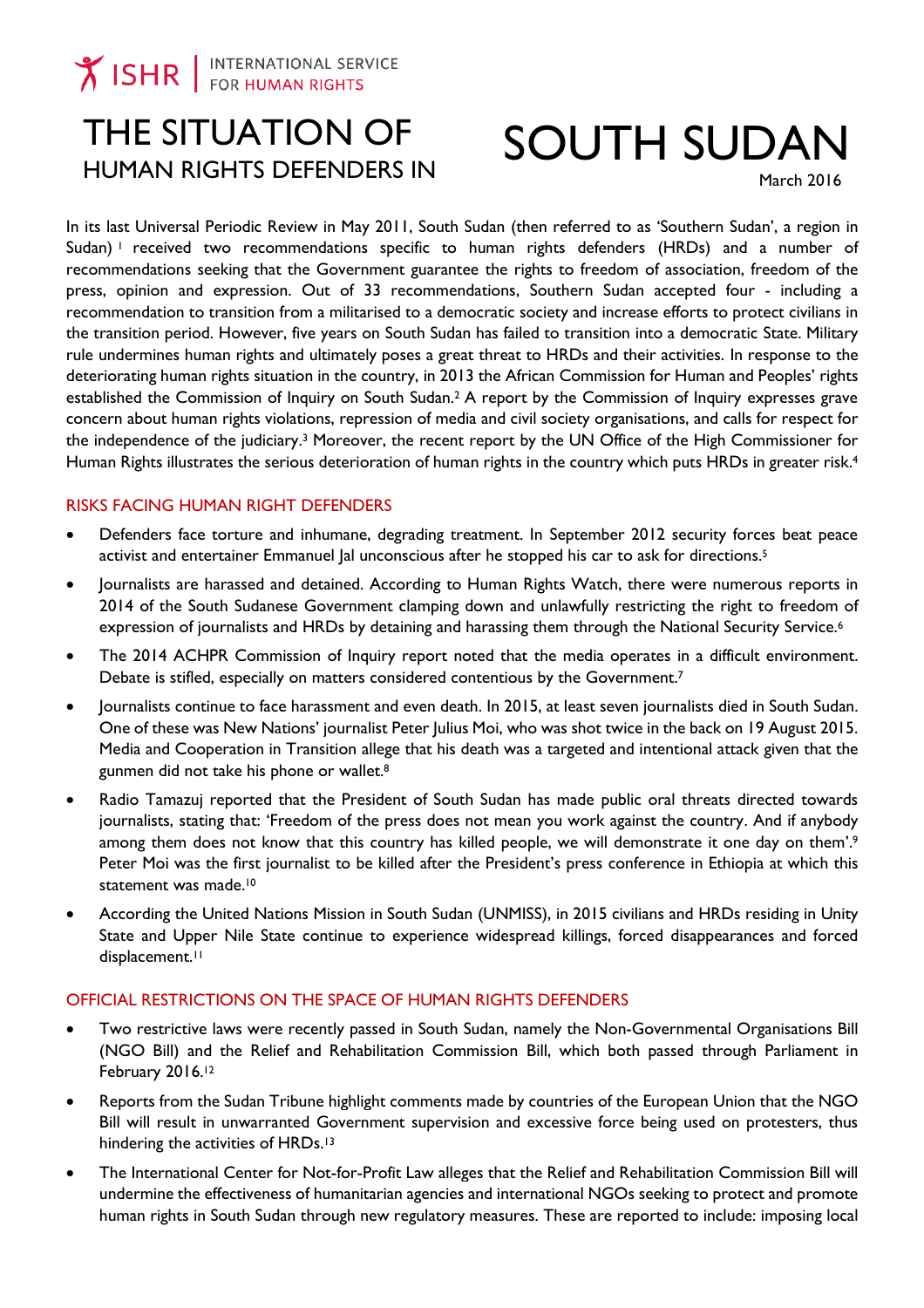managerial staffing requirements; removing appeal rights for NGOs who have been deregistered; significantly increasing fines for contraventions of the law; and a requirement that NGOs seek written approval to carry out work not specifically within the scope of work for which they are registered. 14

 The International Center for Not-for-Profit Law has also raised concerns about three media bills: the [Broadcasting Corporation Act](http://www.icnl.org/research/library/files/South%20Sudan/bcasting.pdf) 2013, the [Media Authority Act 2013](http://www.icnl.org/research/library/files/South%20Sudan/MAA2013.pdf) and the [Right of Access to Information Act](http://www.icnl.org/research/library/files/South%20Sudan/Right.pdf)  [2013.](http://www.icnl.org/research/library/files/South%20Sudan/Right.pdf) <sup>15</sup> These were approved in September 2013, yet only signed in 2014. The time lag has raised questions as to whether changes have been made to the laws in the period when the documents were not public. Further, the ambiguity of the status of these laws during this period saw journalists and HRDs being subjected to human rights violation by the Security Services.<sup>16</sup>

### INTIMIDATION AND REPRISALS AGAINST DEFENDERS ACCESSING INTERNATIONAL HUMAN RIGHTS **MECHANISMS**

- Mr Edmund Yakani, is a nationally and internationally visible activist working South Sudan, and the coordinator of Community Empowerment for Progress Organisation (CEPO). Mr Yakani was invited to attend the 27<sup>th</sup> session of the UN Human Rights Council in Geneva in September 2014. However, Mr Yakani was informed by State agents that he was banned from flying to Ethiopia, where he was required to travel to process his visa. Mr Yakani also received threatening phone calls and text messages from individuals presenting themselves as National Security Service agents. In some cases, representatives from the East and Horn of Africa Human Rights Defender Project were present to witness the threats Mr Yakani received. In one phone call, he was told, 'if you go to the airport, you will be arrested'.
- Determined to attend the Council session, Mr Yakani attempted to check in at Juba Airport, where his passport was confiscated and he was detained and interrogated before being released. He was eventually allowed to board his flight to Geneva and managed to attend the 27th Human Rights Council session.
- He spoke to the Council during the scheduled Panel Discussion on South Sudan, where he briefed diplomats on the human rights situation in South Sudan, and participated as a panellist in a major joint side event organised by a coalition of NGOs working in Geneva.<sup>17</sup>

#### HUMAN RIGHTS DEFENDERS FACING PARTICULAR RISKS

- Journalists are particularly vulnerable to threats, harassment and death.<sup>18</sup>
- The East and Horn of Africa Human Rights Defenders Project has reported that HRDs and journalists frequently undergo harassment, intimidation, arbitrary arrests and assassinations for attempting to bring light to abuses perpetrated by the National Security Services.<sup>19</sup>
- 14 civil society members and HRDs were arrested on 28 December 2015 in Wau, South Sudan, by the National Security Services for holding a press conference on the security environment in South Sudan. While there were no official charges against those arrested, they were accused of bringing public dishonour to the State Government.<sup>20</sup> Of those arrested, three defenders were subjected to torture and ill treatment.<sup>21</sup>

#### THE RESPONSE OF THE STATE REGARDING THE PROTECTION OF HUMAN RIGHTS DEFENDERS

- South Sudan continues to suffer from weak and fragile State institutions. The fact that they are under equipped results in prolonged detentions without trial and effective due legal process.<sup>22</sup>
- According to UNMISS, it is challenging to administer justice in South Sudan as there is no capacity to impartially and independently investigate human rights violations. As a consequence there is an absence of free trail and defenders are constantly ill-treated. 23
- The UNMISS reported that the South Sudan Government continues to fail to adhere to international human rights standards particularly with regards to arrest, detention and trial of citizens especially human rights defenders. 24